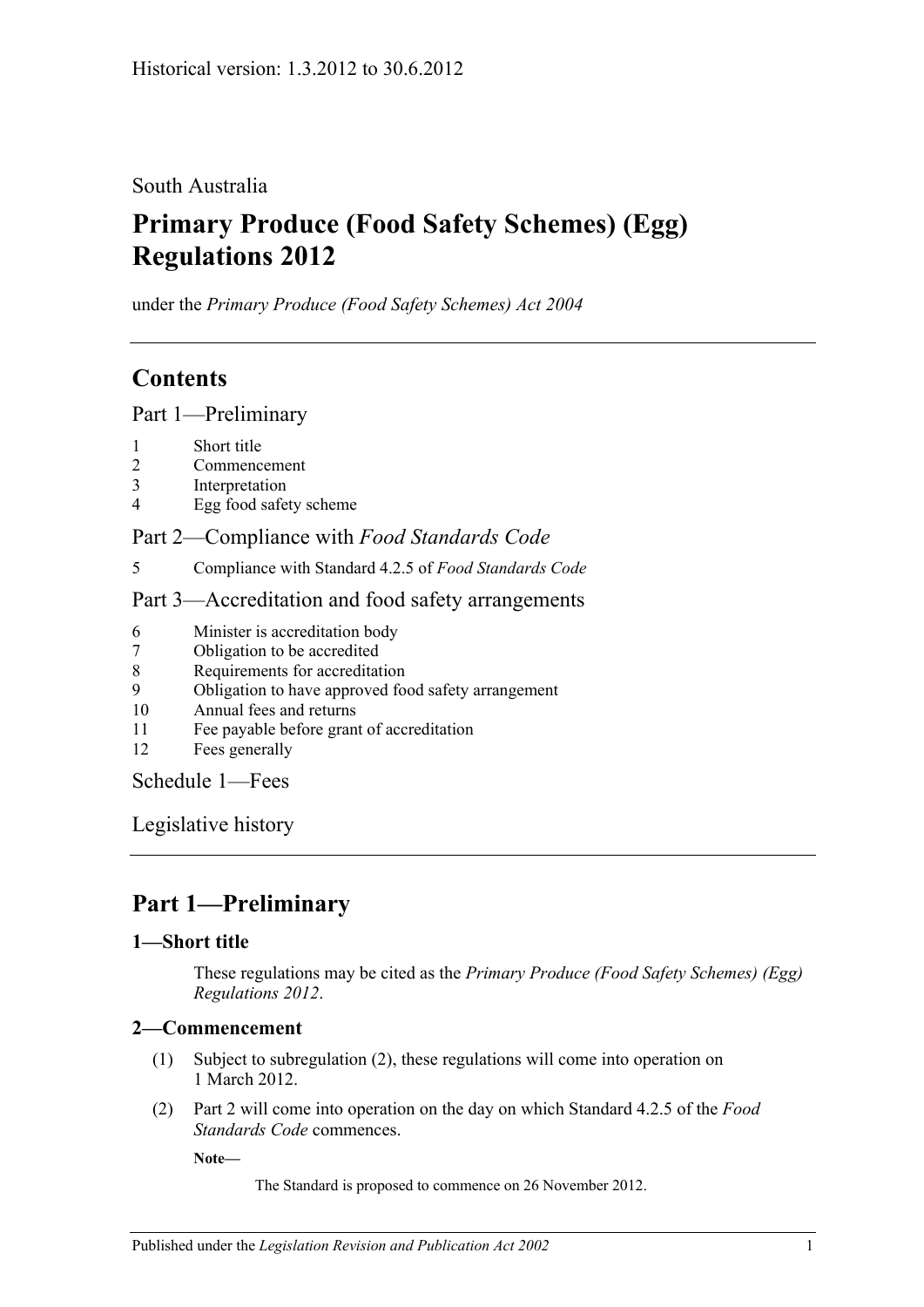#### <span id="page-1-0"></span>**3—Interpretation**

In these regulations—

*Act* means the *[Primary Produce \(Food Safety Schemes\) Act](http://www.legislation.sa.gov.au/index.aspx?action=legref&type=act&legtitle=Primary%20Produce%20(Food%20Safety%20Schemes)%20Act%202004) 2004*;

*bird* means an animal of the avian species, other than a ratite;

*egg* means an egg produced by a bird;

*egg production business* means a business constituted of or involving the collection of eggs from egg-laying birds and the production of primary produce comprised of eggs;

*Food Standards Code* has the same meaning as in the *[Food Act](http://www.legislation.sa.gov.au/index.aspx?action=legref&type=act&legtitle=Food%20Act%202001) 2001*;

*small egg production business* means an egg production business that does not involve either—

- (a) more than 50 egg-laying birds; or
- (b) the sale of eggs in any of the following circumstances:
	- (i) the sale of eggs to a food business within the meaning of the *[Food](http://www.legislation.sa.gov.au/index.aspx?action=legref&type=act&legtitle=Food%20Act%202001)  Act [2001](http://www.legislation.sa.gov.au/index.aspx?action=legref&type=act&legtitle=Food%20Act%202001)*;
	- (ii) the sale of eggs to an egg production business;
	- (iii) the sale of eggs at a market;
	- (iv) the sale of eggs by wholesale;

*Standard 4.2.5* means Standard 4.2.5 of the *Food Standards Code* and includes other documents called up by that Standard.

#### <span id="page-1-1"></span>**4—Egg food safety scheme**

These regulations establish the egg food safety scheme for an egg production business.

## <span id="page-1-2"></span>*Part 2—Compliance with Food Standards Code*

*Note—*

*Part 2 had not come into operation at the date of the publication of this version.*

#### <span id="page-1-3"></span>*5—Compliance with Standard 4.2.5 of Food Standards Code*

*A producer engaged in an egg production business must comply with any requirement imposed on the producer by Standard 4.2.5 of the Food Standards Code in relation to eggs intended for sale.*

*Maximum penalty: \$5 000.*

*Expiation fee: \$315.*

### <span id="page-1-4"></span>**Part 3—Accreditation and food safety arrangements**

#### <span id="page-1-5"></span>**6—Minister is accreditation body**

The Minister is the accreditation body for the egg food safety scheme.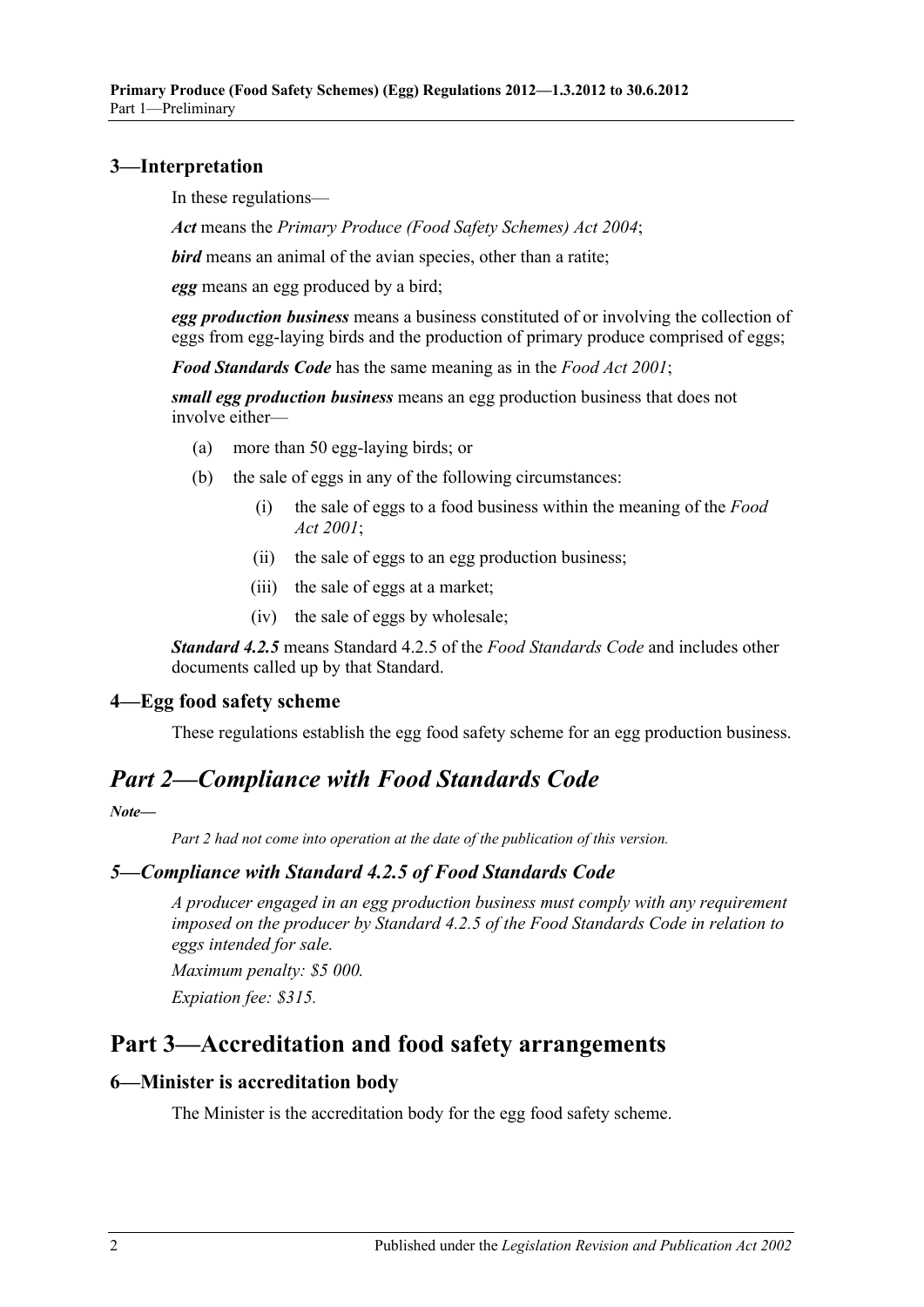#### <span id="page-2-0"></span>**7—Obligation to be accredited**

For the purposes of section 12 of the Act, a producer of primary produce must not engage in an egg production business other than a small egg production business without an accreditation.

#### <span id="page-2-1"></span>**8—Requirements for accreditation**

For the purposes of section  $15(1)(c)$  of the Act, an applicant for accreditation must satisfy the Minister that the applicant has the capacity, or has made or proposes to make appropriate arrangements, to satisfy the requirements of the Act and these regulations applicable to the activities to be accredited.

#### <span id="page-2-2"></span>**9—Obligation to have approved food safety arrangement**

An accredited producer must have a food safety arrangement approved by the Minister.

#### <span id="page-2-3"></span>**10—Annual fees and returns**

- (1) For the purposes of section 17 of the Act, for each year, an accredited producer must, not later than the prescribed date—
	- (a) pay to the Minister the annual fee fixed by [Schedule](#page-3-0) 1; and
	- (b) lodge with the Minister a return that conforms to the requirements of the Minister about its form, contents and the manner in which it is made.
- (2) The *prescribed date* is the day and month specified by the Minister by notice in writing to the accredited producer.

#### <span id="page-2-4"></span>**11—Fee payable before grant of accreditation**

- (1) Before a person is granted accreditation, the person must pay a fee of an amount calculated by multiplying—
	- (a) the annual fee that would have been payable by or on behalf of the person had the person been an accredited producer at the last date for payment of the annual fee; and
	- (b) the proportion that the number of whole months between the grant of accreditation and the next date for payment of the annual fee bears to 12 months.
- (2) The annual fee that would have been payable is to be calculated on the basis of the Minister's estimate of the maximum number of laying birds that would have been likely to have been involved in the egg production business had the person been an accredited producer at the last date for payment of the annual fee taking into account the proposed nature of the business.

#### <span id="page-2-5"></span>**12—Fees generally**

- (1) Fees are payable as set out in [Schedule](#page-3-0) 1.
- (2) The Minister may waive or reduce a fee payable under these regulations if the Minister considers that appropriate in the circumstances.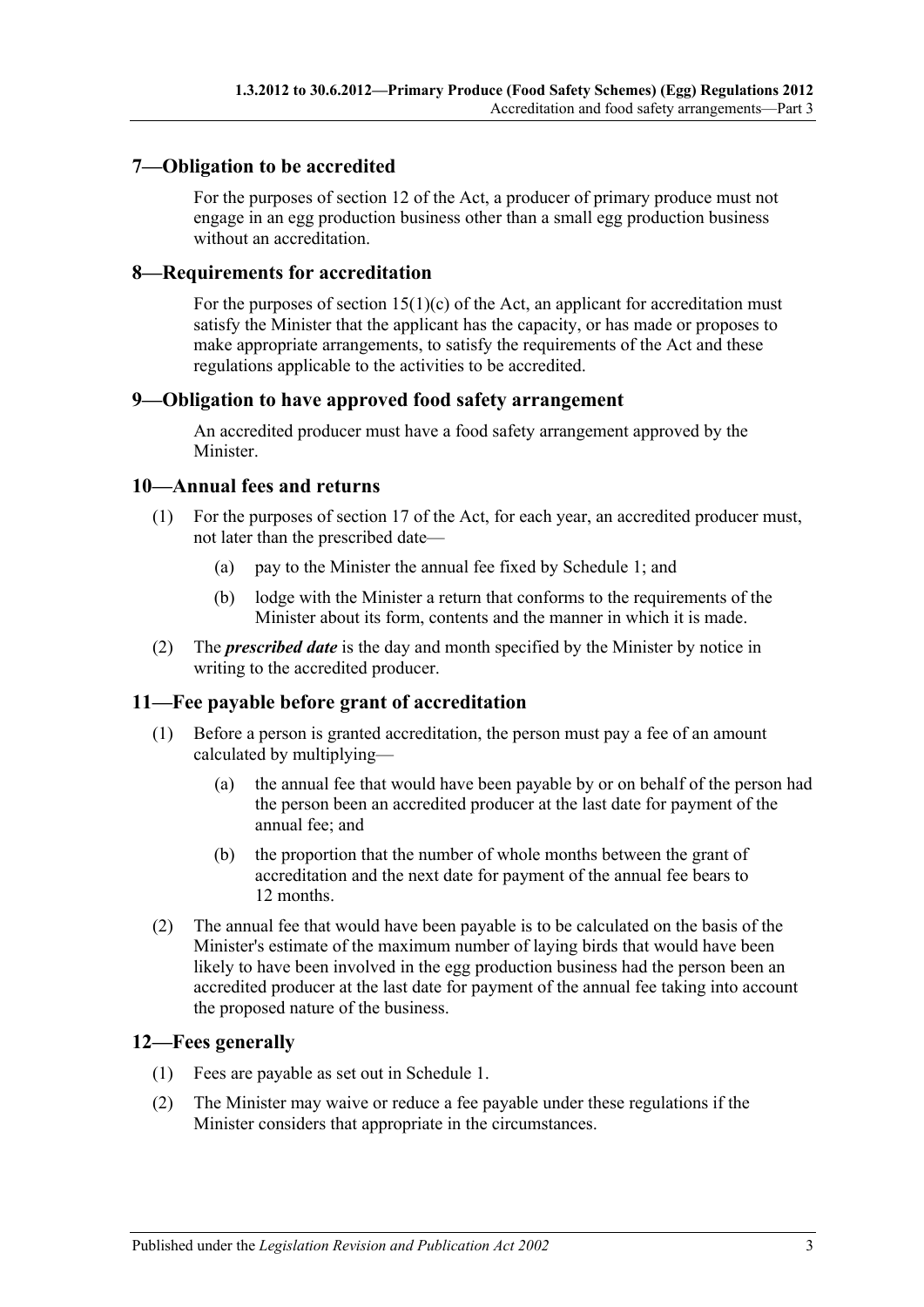# <span id="page-3-0"></span>**Schedule 1—Fees**

| -1 | Application for accreditation                                                                                                                       |                               | \$425   |
|----|-----------------------------------------------------------------------------------------------------------------------------------------------------|-------------------------------|---------|
| 2  | Application for approval of a food safety arrangement other than in<br>conjunction with an application for accreditation                            |                               |         |
| 3  | \$425<br>Application for variation of an approved food safety arrangement                                                                           |                               |         |
| 4  | Annual fee payable by an accredited producer for an egg production business<br>that involved at any time during the preceding annual return period— |                               |         |
|    | (a)                                                                                                                                                 | less than 1 000 laying birds  | \$175   |
|    | (b)                                                                                                                                                 | 1 000 to 9 999 laying birds   | \$650   |
|    | (c)                                                                                                                                                 | 10 000 to 49 999 laying birds | \$880   |
|    | (d)                                                                                                                                                 | 50 000 or more laying birds   | \$1 400 |
| 5  | \$100<br>Penalty for default in payment of an annual fee or lodging of annual return                                                                |                               |         |